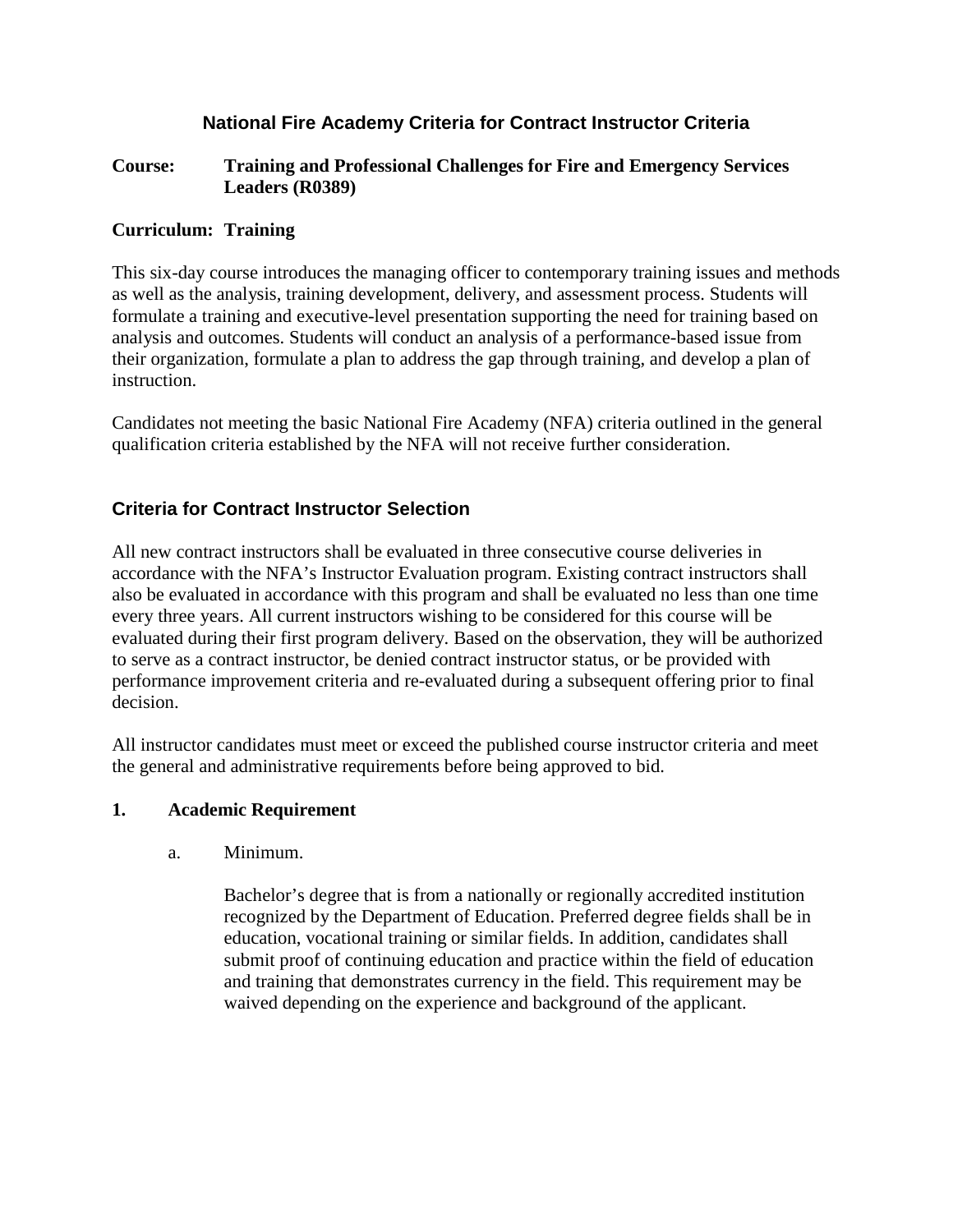### b. Preferred.

Master's or doctorate degree from a nationally or regionally accredited institution recognized by the Department of Education. Preferred degree fields shall be in education, vocational training or similar fields. In addition, candidates shall submit proof of continuing education and practice within the field of education and training that demonstrates currency in the field.

### **2. Instructional Experience**

The candidate must demonstrate a history of significant instructional and facilitation experience with adult learners in the fire and emergency services field. The candidate must provide a minimum of at least five occurrences of experience with reference information. Significant instructional experience at the undergraduate level must be demonstrated.

### **3. Documented Knowledge and Experience in the Subject Area**

- a. The candidate must demonstrate exceptional facilitation skills in the instructional arena.
- b. The candidate must demonstrate currency of research in adult educational methodology.
- c. The candidate must demonstrate mastery of instructional systems design, preferably having a minimum of three years' experience developing courses, from 10 to 100 hours in length, that are focused on professional development programs.
- d. The candidate must demonstrate currency in managing training programs as demonstrated by at least three years' experience as a training program manager for a fire or Emergency Medical Services (EMS) department, vocational/technical school, or college/university that oversees fire and/or EMS training.
- e. The candidate must demonstrate development of training programs, based on a comprehensive organizational training needs analysis, to meet performance needs of an organization.
- f. The candidate must demonstrate development of return-on-investment calculation related to training and experience relaying relevant information to policy- and decision-making bodies.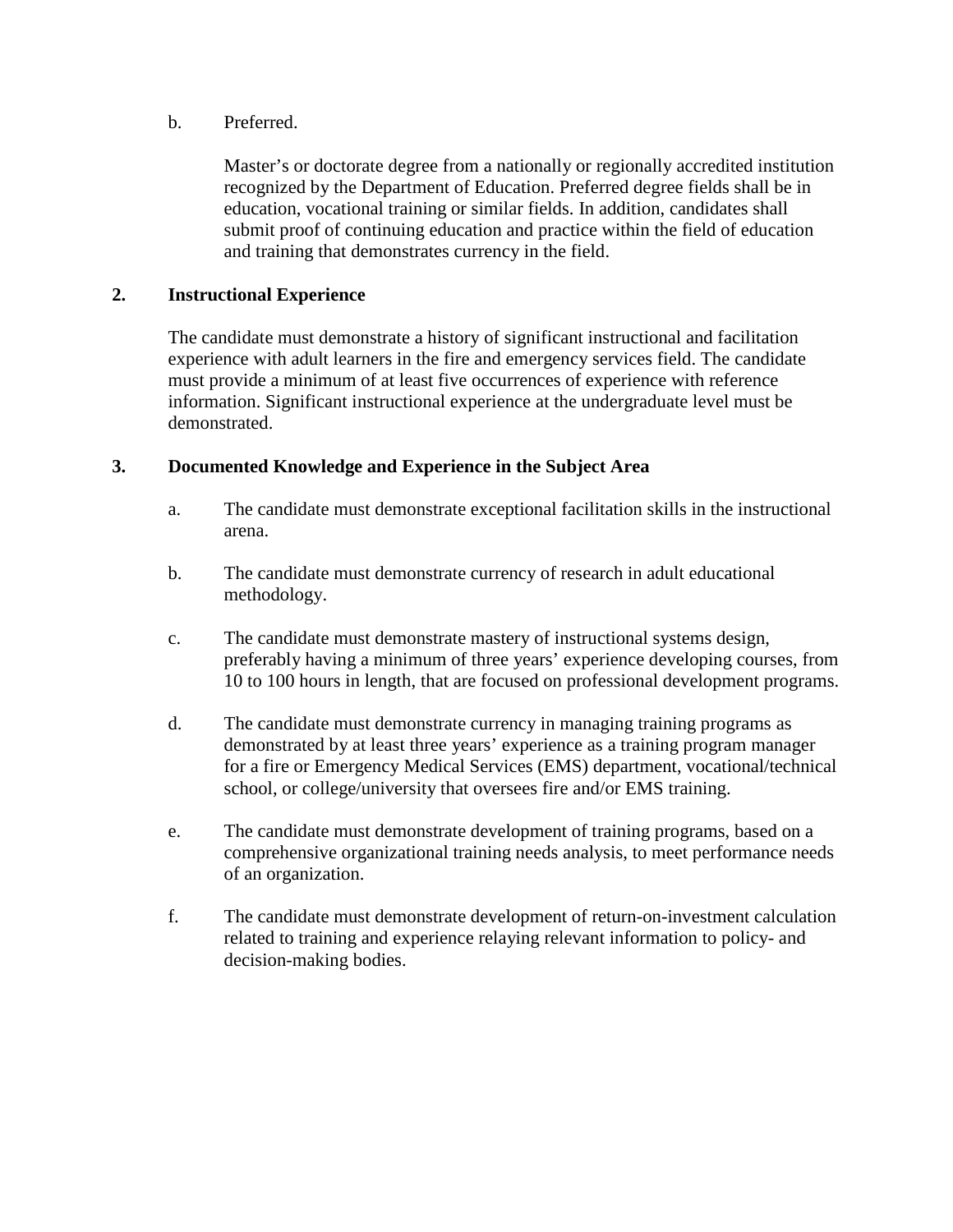- g. The candidate must demonstrate experience in one or more of the following areas:
	- Personnel recruitment process.
	- Hiring assessment process.
	- Development and delivery of entry-level training.
	- Organizational training needs assessment.
	- Development and delivery of organizational-level training.
	- Promotional and career advancement training and assessment processes.
- h. Candidates must maintain currency in the field through practice, education or other relevant activities.

Failure to annually provide approved documentation of ongoing practice, training and/or instruction may result in revocation of contract instructor status.

#### **4. Continuing Practice and Education**

Contract instructors must maintain both work experience and academic relevance specific to the course(s) for which they are approved. To maintain eligibility to instruct the course, contract instructors will be required to submit verification of both work experience and academic relevancy on a periodic basis, but no more than every three years. Work experience may be verified through submission of a work resume.

#### **5. Academic Relevancy**

Instructor candidates must have academic relevance by evidence of one or more of the following:

- a. Teaching the course at least one time within the last two years.
- b. Teaching a similar course at an accredited institution of higher learning at least one time within the last two years.
- c. Completing a similar course of instruction within the last three years at an accredited institution of higher learning or a nationally recognized organization providing certified continuing education credits.

#### **6. Revisions to Criteria**

These criteria are subject to revision as based on course changes and NFA needs. Potential instructors will be subject to the criteria effective at the date of application. Existing contract instructors are subject to re-application and shall submit verification of the continuing practice and education requirements when requested. Additionally, existing contract instructors are subject to re-application and to meeting revised criteria as determined by the NFA based on revisions to course content.